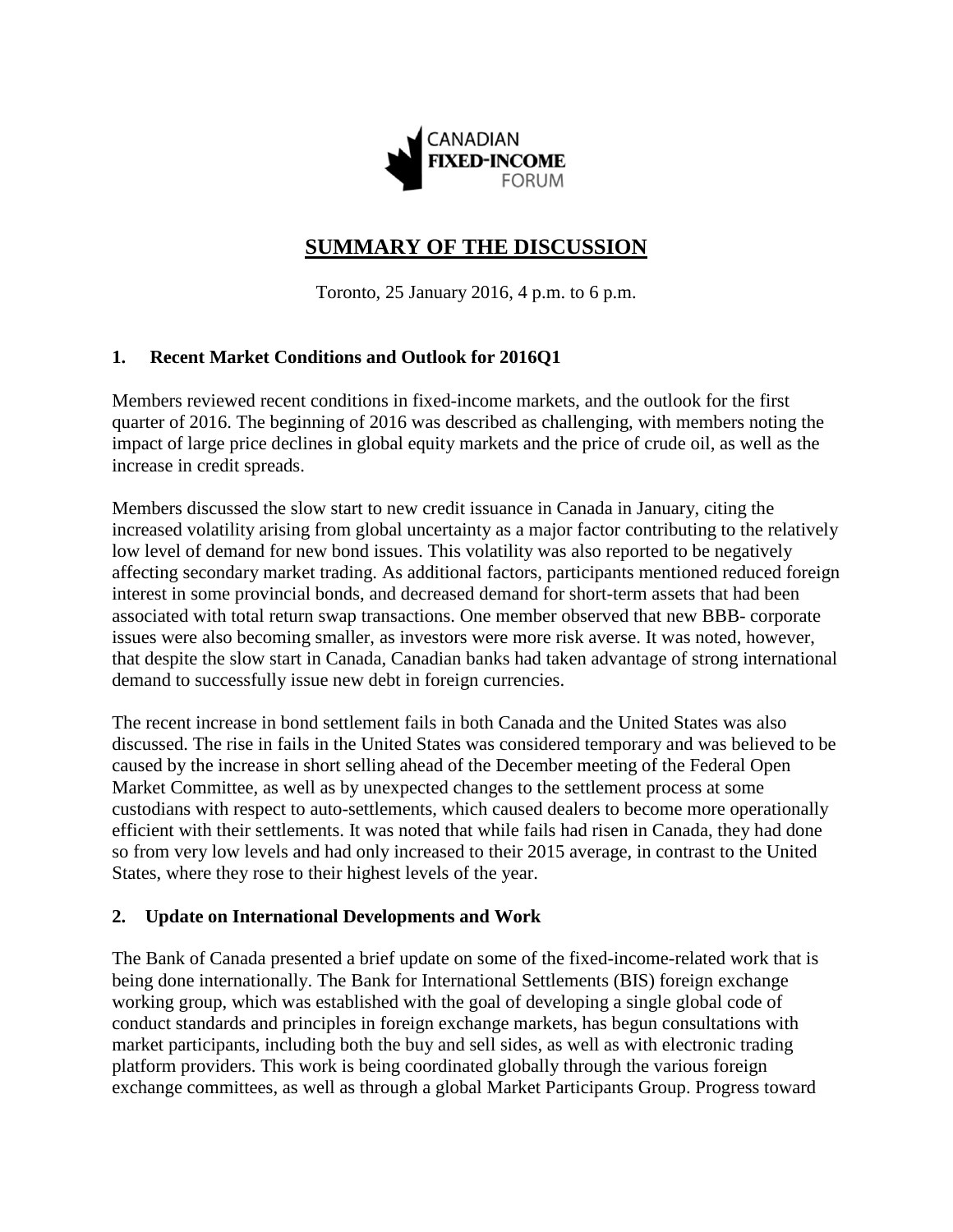the development of the code will continue to be shared publicly. The code is expected to be finalized in May 2017.

The Bank summarized progress in a range of jurisdictions to reform existing interbank interest rate benchmarks in order to make them consistent with the International Organization of Securities Commissions' principles for financial benchmarks. It was also noted that these jurisdictions have made progress in identifying potential new risk-free interest rate benchmarks. An updated progress report is scheduled to be published by the Financial Stability Board in July 2016.

The Bank noted the recent publication of two reports by the BIS outlining trends in [fixed-income](https://www.bis.org/publ/cgfs55.pdf)  [liquidity](https://www.bis.org/publ/cgfs55.pdf) and the [electronification of the fixed-income market.](https://www.bis.org/publ/mktc07.pdf) If there is enough interest from members, the reports will be discussed in greater detail at the CFIF meeting in April.

The Bank also mentioned that, in light of the December 2015 update to its Framework for [Conducting Monetary Policy at Low Interest Rates,](http://www.bankofcanada.ca/wp-content/uploads/2015/12/framework-conducting-monetary-policy.pdf) it has been consulting with market participants and market infrastructures to validate that systems are able to accommodate unconventional policy tools, should they ever be required.

## **3. Bond Market Transparency**

The Bank of Canada presented an overview of ongoing global and domestic work on bond market transparency issues. The global discussion centred on the recent request by the U.S. Treasury for comment [\(RFI\)](https://www.treasury.gov/press-center/press-releases/Pages/jl0323.aspx) on the evolving structure of the U.S. Treasury market, including whether there was enough transparency in the market. Members also discussed the impact of the European Union's Markets in Financial Instruments Directive (MiFID) II, and its possible effects on transparency.

The domestic discussion focused on the proposal by the Canadian Securities Administrators (CSA) to use the Market Trading Reporting System (MTRS) 2.0 to improve transparency in the Canadian corporate market. While some members said there would be benefits for retail participants, other members suggested that, because of the delay in publication of the data, there would not be a significant impact on the functioning of the wholesale market. A few members also thought there was a potential for unintended consequences from the transparency initiative, including a further decline in liquidity for more illiquid instruments.

Some buy-side members said that improved pre-trade transparency in the Government of Canada market would be beneficial for liquidity. They thought that, in the current market environment, what they viewed as a limited availability of pre-trade information discouraged active foreign investors from trading less-liquid non-benchmark bonds. It was also noted that the current CSA transparency exemption for government bond trades expires in 2018, and that consideration will soon need to be given as to whether the exemption should be renewed.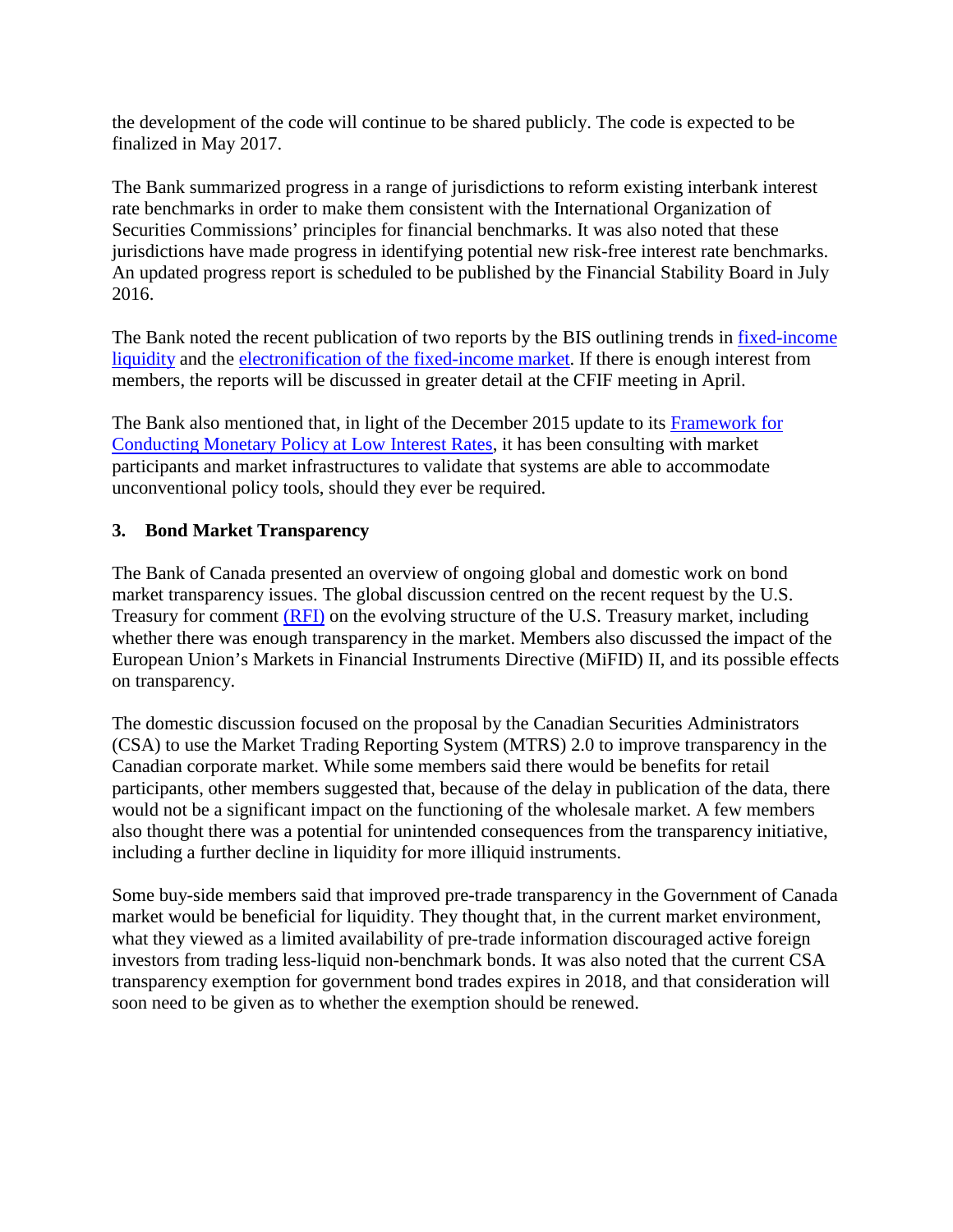### **4. Bond Market Trends**

Trends in the Canadian and U.S. corporate bond markets were presented by the Bank of Canada. The presentation concluded that (i) both corporate bond new issuance and trading volumes have increased, while average trade sizes have remained relatively unchanged in Canada; (ii) corporate bond trading is concentrated in a small number of issues; and (iii) trading of individual issues declines as a bond ages.

One member asked whether trends in the United States, which showed trading volumes increasing while trade size and turnover decreased, signalled a deterioration of liquidity in the market. Most members, however, thought that the smaller trade sizes were likely a result of the increased electronification of markets, since participants generally traded smaller sizes on the platforms. Some members also noted that this pattern was consistent with what was seen in the equity markets.

### **5. Proposed Working Groups**

Members discussed two working group proposals regarding (i) current liquidity dynamics in Canadian credit markets, and (ii) the impact of changes in market liquidity on buy-side behaviour. There was broad agreement that such analysis would be useful, but members believed that the scope of both was potentially too broad and needed to be narrowed. Members also concluded that, to undertake a comprehensive analysis of either topic, it would be necessary to solicit the viewpoints of market participants external to the forum, either through surveys or as potential working group members. The co-chairs leading the potential working groups agreed to redefine their proposals and suggest possible members for the working groups before the next meeting. A status update will be presented at the April CFIF meeting.

### **6. Review of 2016 Discussion Topics and Agenda Items**

Due to time constraints, topics for the April CFIF meeting were not discussed. Instead, members were asked to consider which, if any, external organizations they wanted to see presentations from at future CFIF meetings. Discussion topics and agenda items for 2016 will be finalized based on member feedback.

The next CFIF meeting will be held in Toronto on 25 April 2016.

### **7. List of Attendees**

#### **Market Representatives**

Jean-François Pépin, Addenda Capital John McArthur, Bank of America Merrill Lynch Michael Taylor, BlueCrest Capital Management Chris Beauchemin, British Columbia Investment Management Corporation Marc Cormier, Caisse de dépôt et placement du Québec Roger Casgrain, Casgrain & Company Chris Kalbfleisch, Connor, Clark & Lunn Investment Management